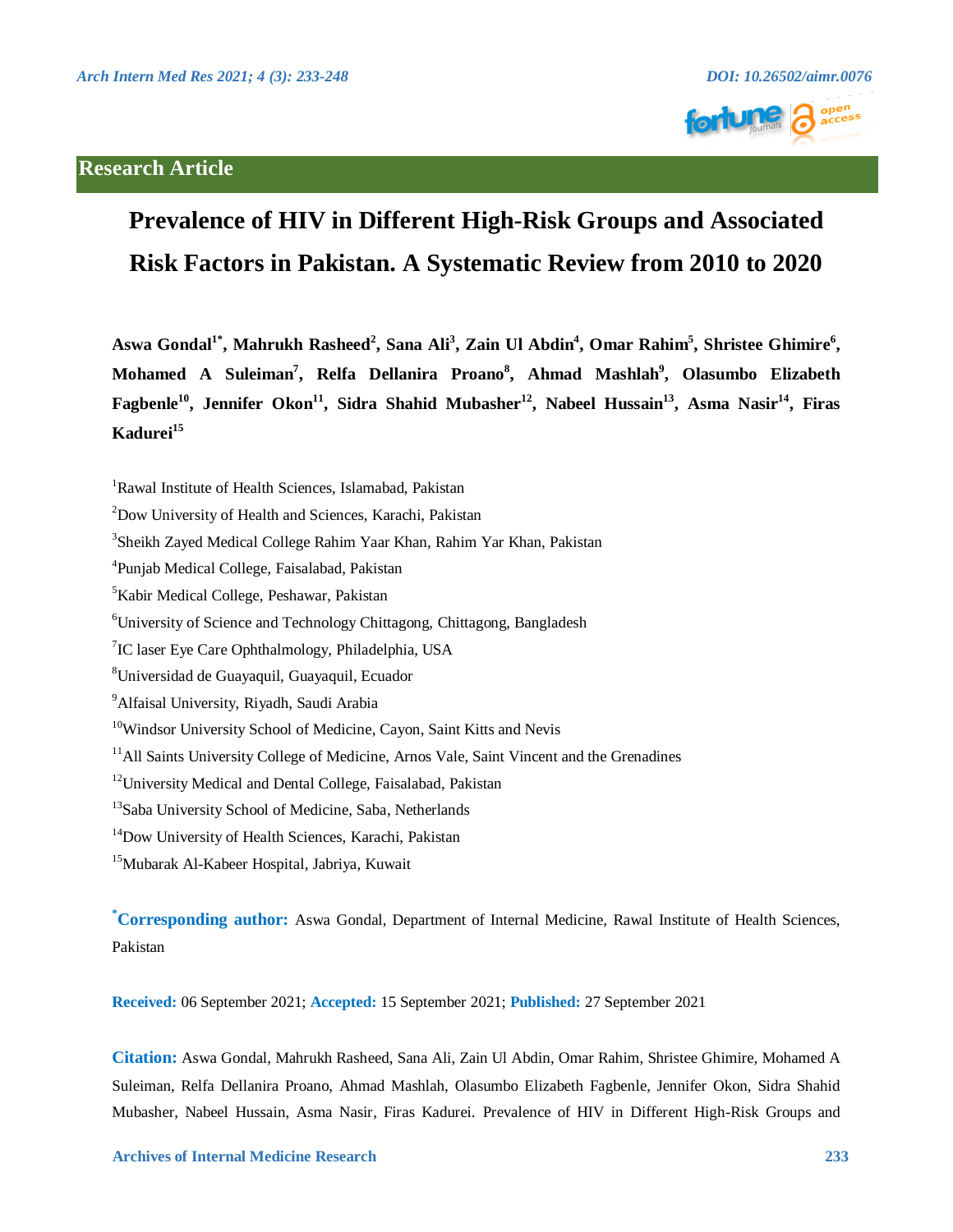Associated Risk Factors in Pakistan. A Systematic Review from 2010 to 2020. Archives of Internal Medicine Research 4 (2021): 233-248.

# **Abstract**

**Objective:** HIV was diagnosed for the first time in Pakistan in 1987; since then, the prevalence has been gradually increasing and is expected to rise over the next decade. Although the epidemic has been predominantly concentrated in the high-risk groups, the concerning factors include spillover potential in the general population and multiple nosocomial infections. Therefore, we rooted the prevalence of HIV in the populations of Pakistan that were at higher risk and compared it with the prior estimates to guide future interventions.

**Methods:** We conducted a systematic review using keywords in PubMed, Google Scholar, and Pakimedinet.com to identify articles related to HIV frequency in Pakistan from January 1, 2010 to May 15, 2020. After reviewing the articles, 33 met the inclusion criteria for qualitative synthesis.

**Results:** Our results substantiated that the infection rate in blood donors was low yet on the rise with a numerical value of 0.09%. The analysis of high-risk groups estimated the highest infection rates of 28.94% in the intravenous drug users (IVDUs), followed by prisoners (2.28%) and sex workers (2.25%).

**Conclusion:** These estimates are considerably high compared to prior data on this topic and can cause devastating consequences for the population as a whole. Hence, urgent and effective interventions are required to reduce the frequency of HIV in high-risk groups and limit nosocomial epidemics.

 **Archives of Internal Medicine Research 234 Keywords:** AIDS; Pakistan; Prevalence; Drug users; Sex workers

# **1. Introduction**

HIV has affected 36.7 million people globally and 2.1 million new cases are reported every year with a mortality rate of 1.1 million [1]. Pakistan has the fifth largest population in the world with over 200 million people [2] and reported its first case of HIV in 1987 [1]. According to the UNAIDS 2018 factsheet, 160,000 cases of HIV have been confirmed in Pakistan [3]. Historically, overall, HIV prevalence in Pakistan has remained low, and HIV cases have been predominantly concentrated in high-risk behavior groups, which include intravenous drug users (IVDUs), males who have sex with males (MSM), male, female, and transgender sex workers (TGSWs) and prisoners [4]. However, the incidence of HIV has been steadily rising over the last three decades and is projected to rise in the future as well [4]. The incidence of HIV is on the rise in Pakistan along with four other countries of Asia [4]. Pakistan experienced a 36.9% increase in deaths due to HIV in eight years from 2010 to 2018, while the incidence of new HIV infections also rose from 14000 to 22000 over the same period [5].

Another concerning factor is the escalating number of nosocomial HIV infections [6, 7]. In a recent outbreak in district Larkana of Sindh province between April and December 2019, Sindh AIDS Control Program identified 952 children with HIV [4]. In the last 20 years, there have been many flare-ups but this is the first outbreak that has predominantly affected children on such a large scale [6, 7]. It is thought that this outbreak was caused by poor transfusion practices and the reuse of needles by healthcare providers [8, 9]. Factors that are contributing to this rising trend of HIV include high levels of poverty, low literacy rate, lack of awareness among health care workers, and limited safety of blood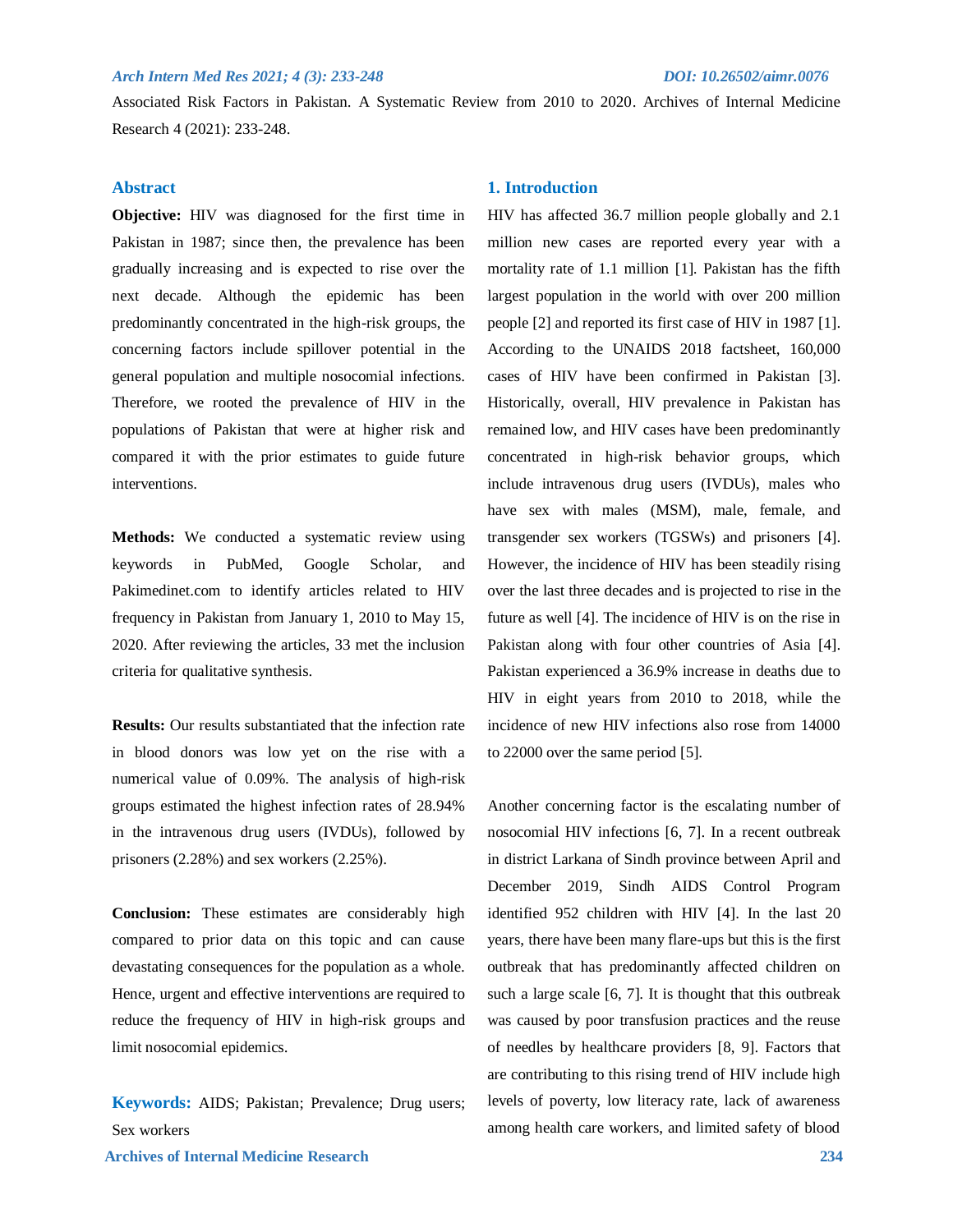transfusion [10-12]. An effective and efficient response is urgently required to downscale the number of new infections. In 2017, the Government of Pakistan coordinated the development of the AIDS epidemic model for Pakistan with the Global Fund's support to fight AIDS, tuberculosis (TB), and malaria (GFATM), the UNAIDS Country team, and the UNAIDS Regional Support team, Asia Pacific [13].

However, many more such efforts are required to curb the HIV epidemic. In the last three decades in Pakistan, multiple studies have reported HIV prevalence in different population cohorts. However, most of these studies had small patient population samples. Therefore, the purpose of this study was the assessment of HIV prevalence in Pakistan in critical populations and comparison with previous estimates. This will help us see the direction in which Pakistan is heading and help us make informed decisions about the future.

# **2. Material/Subjects/Patients and Methods 2.1 Search strategy and terms used**

Our research team structured a comprehensive search strategy consisting of Mesh and keywords for a systematic review, to identify potential articles from January 2010 to May 2020 on HIV prevalence in Pakistan. The review was performed following the Preferred Reporting Items for Systematic Reviews and Meta-analysis (PRISMA guidelines). The search strategy was a combination of many different MeSH and key terms and included "Acquired Immunodeficiency Syndrome," "Pakistan," and different versions of the terms "HIV", "HTLV-III Infection", "Blood donors", "sex workers" and "drug users". Different online databases and sources like PubMed,

Google Scholar and Pakmedinet.com were used during the search.

### **2.2 Inclusion and exclusion criteria**

We identified a total of 781 articles initially and the number was reduced to 773 after the removal of duplicates. During the screening process of titles and abstracts by two independent reviewers, the articles fulfilling the inclusion criteria were included (between the assigned time frame of January 2010-May 2020, studies having more than 100 participants, reporting the prevalence of HIV in different high-risk cohorts of Pakistan, age≥18 years and original peer-reviewed articles in English language (Cross-sectional studies, case-control, prospective and retrospective cohorts). Articles were excluded if they were non-English, nonpeer-reviewed, having less than 100 participants, population<18 years of age, and outside the assigned time frame. Reviews, editorial letters, case reports, correspondence, book chapters, and abstracts without full length were also excluded. Any conflict between the two reviewers was resolved either by discussion till a consensus or by an independent third reviewer.

### **2.3 Eligible studies**

We imported a total of 781 studies in Bibliographic software (Endnote 8) and were left with 773 results after the duplicates were removed. After the review process, 166 studies were screened for full-length articles. We excluded 133 studies, as reported in the PRISMA diagram (Figure 1). A total of 33 studies were included in our review with 22 studies for the blood donors group, 3 for drug users, 5 for sex workers, and 3 for prisoners.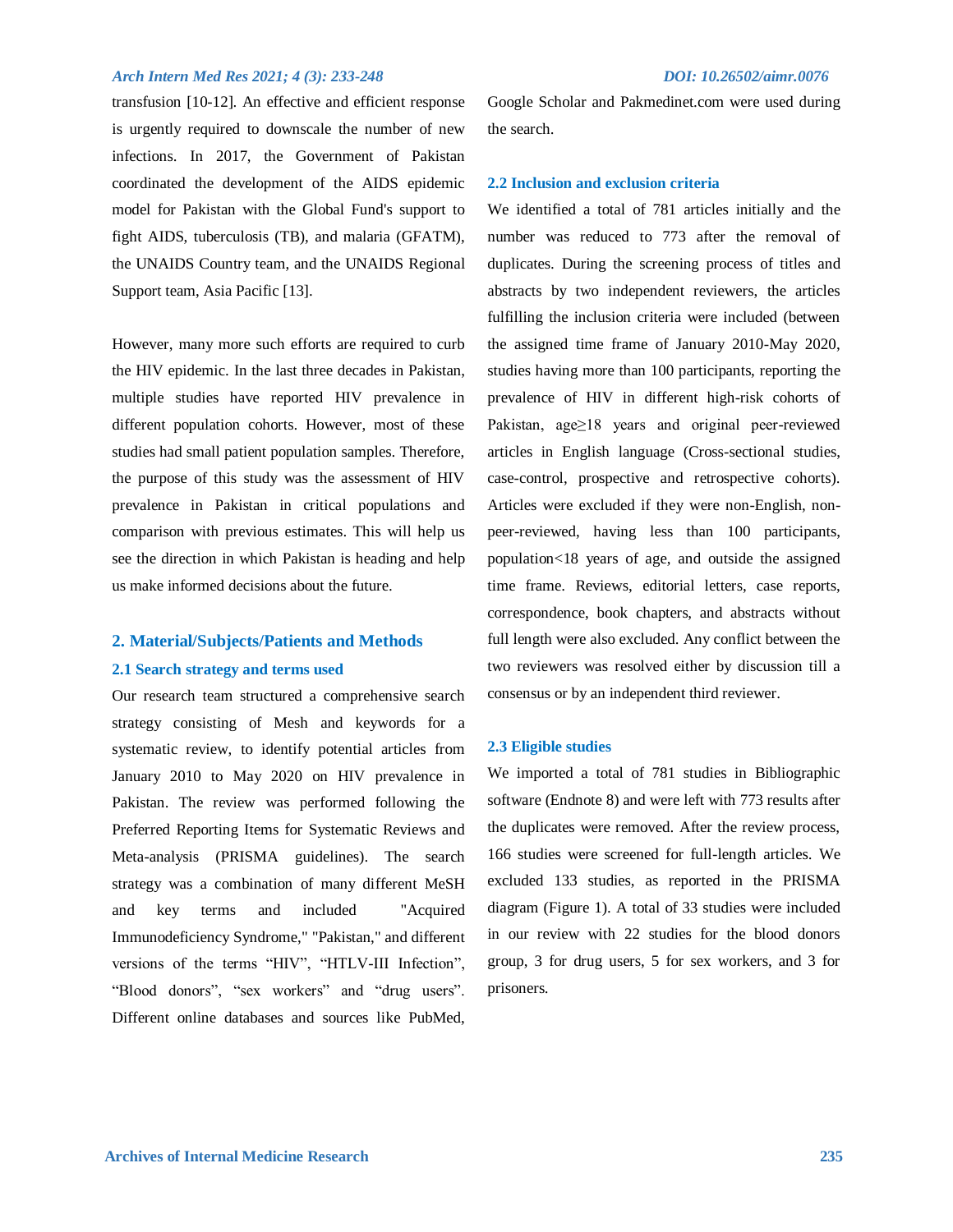

**Figure 1:** Prisma Flow Diagram following the PRISMA guidelines is provided for search methodology and shows inclusion of final 33 studies.

# **2.4 Data extraction**

2 independent reviewers extracted the data from the full-lengths in an electronic spreadsheet for all the included articles. Different categories included study characteristics (lead author, year published, title of the article, DOI, database name, type of study), patient demographics (age, sex, sample size), high-risk group (IVDU, sex worker, prisoners), overall prevalence of HIV in the group and their associated risk factors. The extracted data was counter-checked by a third reviewer and discrepancies (if any) were resolved.

### **2.5 Data synthesis**

Taking into account different risk factors and high-risk

groups, the diversity and cross-sectional nature of most of our included primary studies, a meta-analysis could not be performed to stay away from potentially deceptive conclusions.

# **3. Results**

### **3.1 Overall HIV prevalence in pakistan**

We reviewed a total of 33 studies and reported the prevalence of HIV in various high risk groups in Pakistan (Tables 1-4). These groups include blood donors, intravenous drug users, prisoners, and sex workers including male, female and transgender sex workers. Our analysis documents that cumulative prevalence of HIV in the country has steadily increased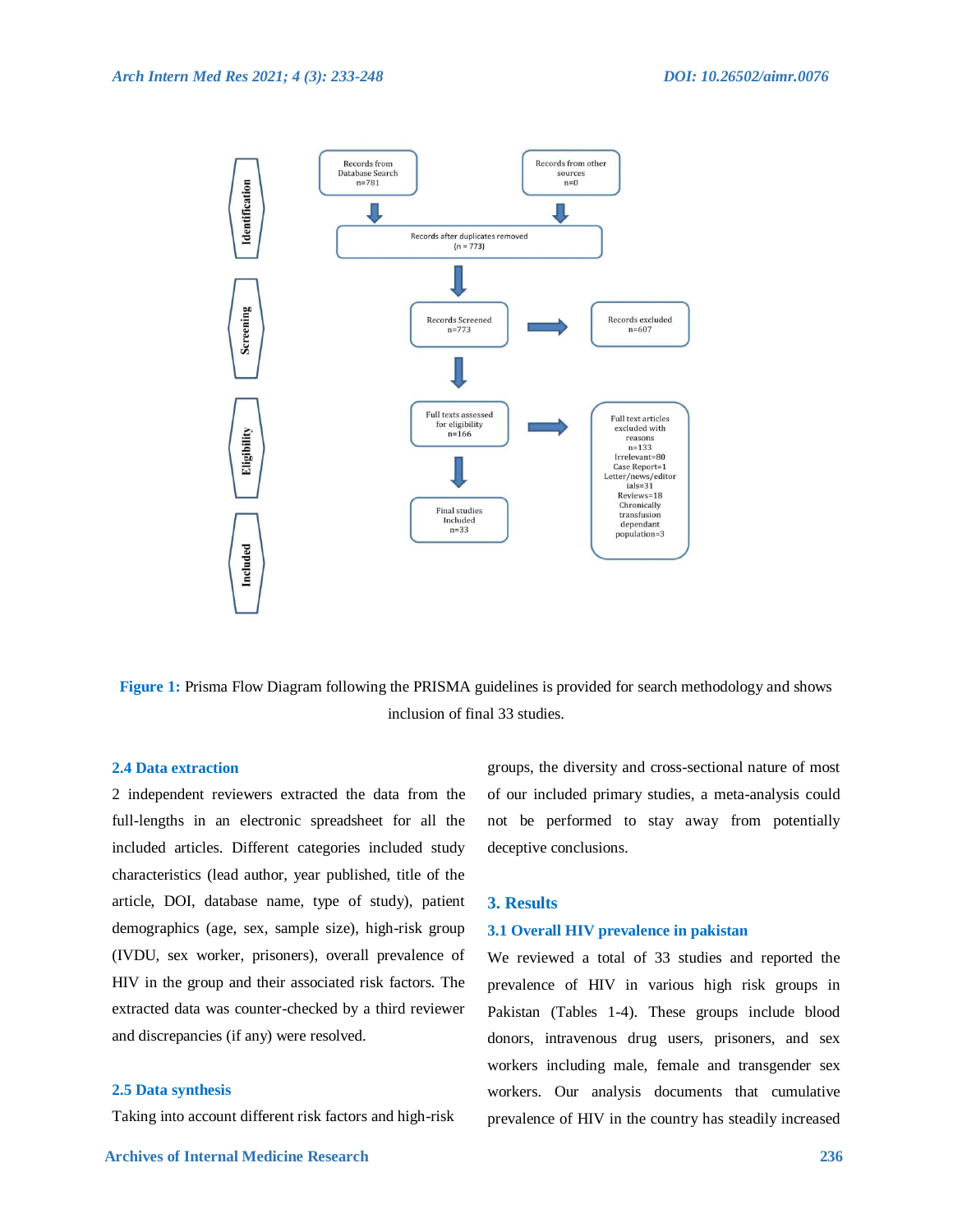over the last two decades (Figure 2). In addition to cumulative prevalence, we also calculated the prevalence of HIV in different high-risk cohorts.

### **3.2 Blood donors**

A total of 22 studies (6 studies from Islamabad, 7 from Punjab, 8 from Sindh and 2 from KP province) were included from 2010 to 2020 (Table 1). The studies reported 100% data from urban areas and mostly from provincial capitals. Chemiluminescent microparticle immunoassay (CMIA) was the most commonly used technique for the diagnosis of HIV (45.45% cases) followed by ELISA (22.7%). These studies reported the prevalence of HIV in blood donors and showed that 949 patients (0.09%) were positive for HIV.

# **3.3 Intravenous drug users**

Three studies reported the frequency/prevalence of HIV in 1,228 drug users in Pakistan from 2010 to 2020 (Table 2). All three of these studies were conducted in big cities (1 in the Federal capital and 2 from Punjab province) and included 98% males. The mean age was  $31.2 \pm 8.95$  years. Most of these people could not afford sufficient daily/monthly earnings and were poor (56.6%). An alarming 95.6% had a lack of information about hazards of needle sharing according to Samo et al. and accordingly, the prevalence of HIV was shocking (28.94%) in IVDUs. One study pointed out that sharing syringes, being homeless and daily frequency of injecting drugs were significantly associated with high risks of getting HIV infection. (p values <0.0001, 0.009 and 0.04 respectively). This epidemic in IVDUs is caused by diverse risk factors, including needle sharing and high-risk sexual practices.

### **3.4 Sex workers and the transgender community**

Five studies reported the frequency of HIV in the sex workers group. Three out of these five reported female sex workers (FSWs), one study reported all male,

female and transgender sex workers, and one study by Akhtar et al [14]. reported the data of only transgender sex workers population in Pakistan from 2010 to 2020 (Table 3). These studies collectively screened 13,984 persons with a mean age of 27.7 years. More than half of them were illiterate; more than half of FSWs and 18.3% trans-genders were married while they continued the sex work. FSWs entertained 2-3 clients per day and less than half of them (42.63%) were "always" doing safe sex practices (use of condoms) during the act. The rate of condom use was highest among the brothelbased FSWs and low among TGSWs and male sex workers. The overall prevalence among the sex workers group was calculated to be 2.25 % (315 patients). The isolated rates for FSWs and transgender sex workers are given in Figure 3. Although the rate of using intravenous drugs was calculated to be about 4.02%, having sex with IVDUs was calculated to be as high as 12.88 % and it can act as a bridge between the two highrisk groups. Almost all (99%) FSWs blamed economic instability for continuing this practice according to Khan et al [15]. The transgender sex worker population had an 8.60% prevalence rate with HIV-1 subtype as the predominant one, which was alarmingly high as compared to FSWs and was directly associated with little use of condoms, frequency of having unsafe sex  $(p=0.012)$ , lack of knowledge and education  $(p=0.047)$ and sharing of razor blades for body shaving (p=0.092).

### **3.5 Prisoners**

A total of 3 studies reported the frequency of HIV in inmates of Pakistan published between 2010 to 2020 (Table 4). All these studies collectively screened 2804 prisoners with 99 % males and a mean age of 27.3 years (range of 13-81 years). The results show that 64 prisoners (2.28%) were positive for HIV. The extramarital heterosexual sex rate was 43.7% and homosexual sex unpaid and paid was 22.7% among prisoners according to 2 studies. Only 9-25% of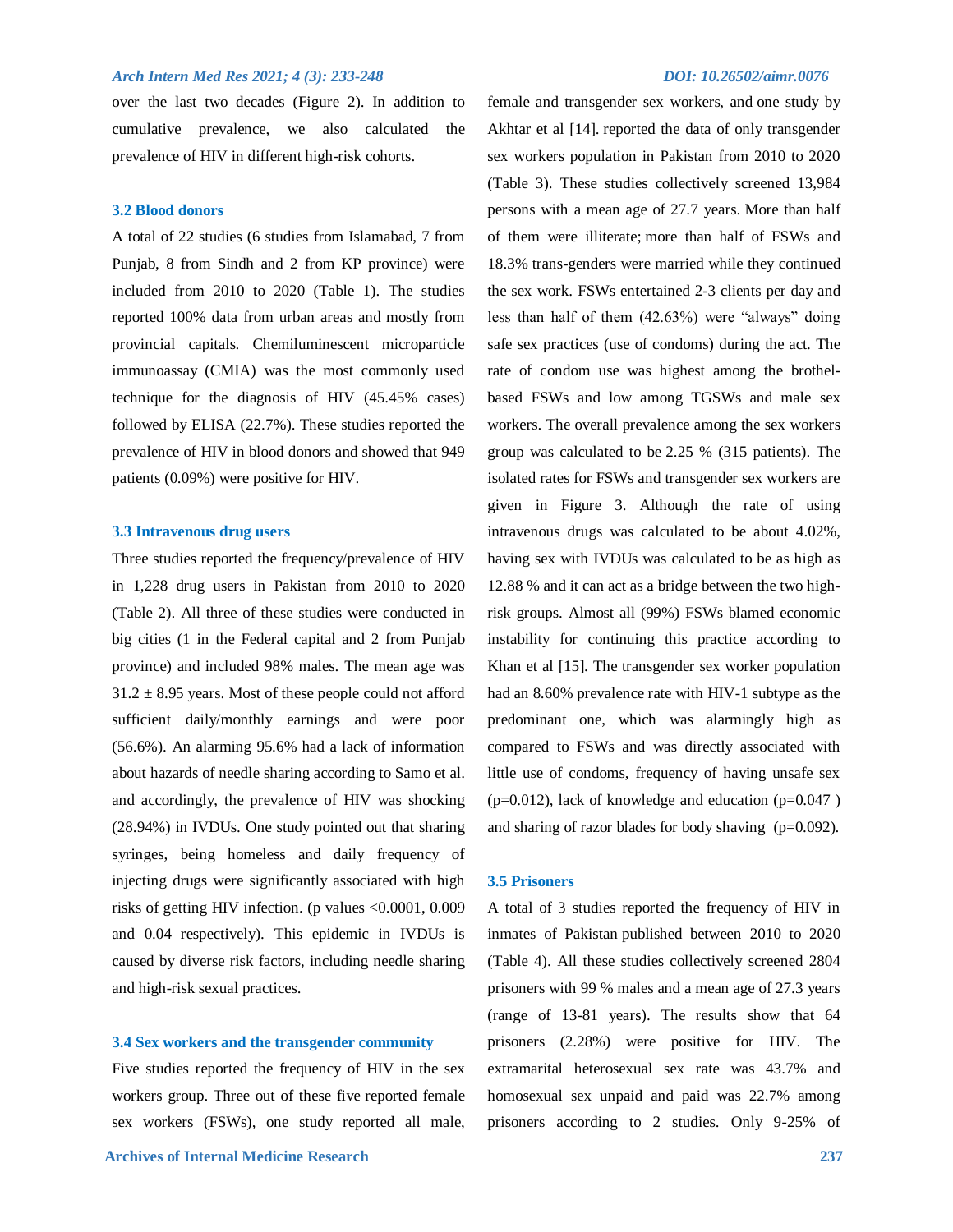prisoners used condoms during the last sexual act according to one study. Needle sharing (21.42%) for IVDUs and sharing razor blades (22.91%) were also common practices among prisoners. CD4 count<500 was present in 2.8% patients and co-infections with Hepatitis C (50%), Hepatitis B (4.1%) and Tuberculosis (4.1%) were also seen.



**Figure 2:** Number of HIV +ve cases over the years. Figure shows the increasing trend of HIV and the alarming surge in the number of positive HIV cases in the last 2 decades.

| Author,<br>year<br>(reference)              | <b>Number</b><br>blood<br>of<br>donors (n) | <b>Males</b> | Diagnostic method                         | <b>HIV</b> prevalence<br>N(%) |
|---------------------------------------------|--------------------------------------------|--------------|-------------------------------------------|-------------------------------|
| Waheed et al., $2012$ <sup>[16]</sup>       | 10,145                                     | <b>NA</b>    | <b>ELISA</b>                              | $0\%$                         |
| Tufail et al., $2013$ <sup>[17]</sup>       | 1,833                                      | <b>NA</b>    | <b>CMIA</b>                               | 3(0.16%)                      |
| Ghafoor et al., $2016^{[18]}$               | 1,500                                      | 94.67%       | <b>ICT</b>                                | 2(0.13%)                      |
| Waheed <i>et al.</i> , 2016 <sup>[19]</sup> | 65,376                                     | <b>NA</b>    | <b>ELISA</b>                              | 45 (0.06%)                    |
| Sial <i>et al.</i> , 2016 <sup>[20]</sup>   | 29,522                                     | 90.40%       | <b>CMIA</b>                               | 20 (0.07%)                    |
| Raza et al., 2016 <sup>[21]</sup>           | 33,595                                     | 100%         | <b>CMIA</b>                               | 34 (0.10%)                    |
| Niazi et al., 2016 <sup>[22]</sup>          | 160,552                                    | 98.5%        | HIV antigen-antibody<br>combination assay | $26(0.02\%)$                  |
| Memon <i>et al.</i> , 2017 <sup>[23]</sup>  | 4,683                                      | <b>NA</b>    | <b>CMIA</b>                               | $3(0.06\%)$                   |
| Zameer <i>et al.</i> , $2017^{124}$         | 10,048                                     | 100%         | <b>ICT</b>                                | $12(0.11\%)$                  |
| Arshad <i>et al.</i> , 2016 <sup>[25]</sup> | 16,602                                     | 99.73%       | <b>ELISA</b>                              | $7(0.04\%)$                   |
| Attaullah et al., 2012 <sup>[26]</sup>      | 127,828                                    | 99.96%       | <b>ELISA</b>                              | 77 (0.06%)                    |
| Saeed et al., 2017 <sup>[27]</sup>          | 18,274                                     | 99.32%       | <b>ICT</b>                                | $4(0.02\%)$                   |

 **Archives of Internal Medicine Research 238**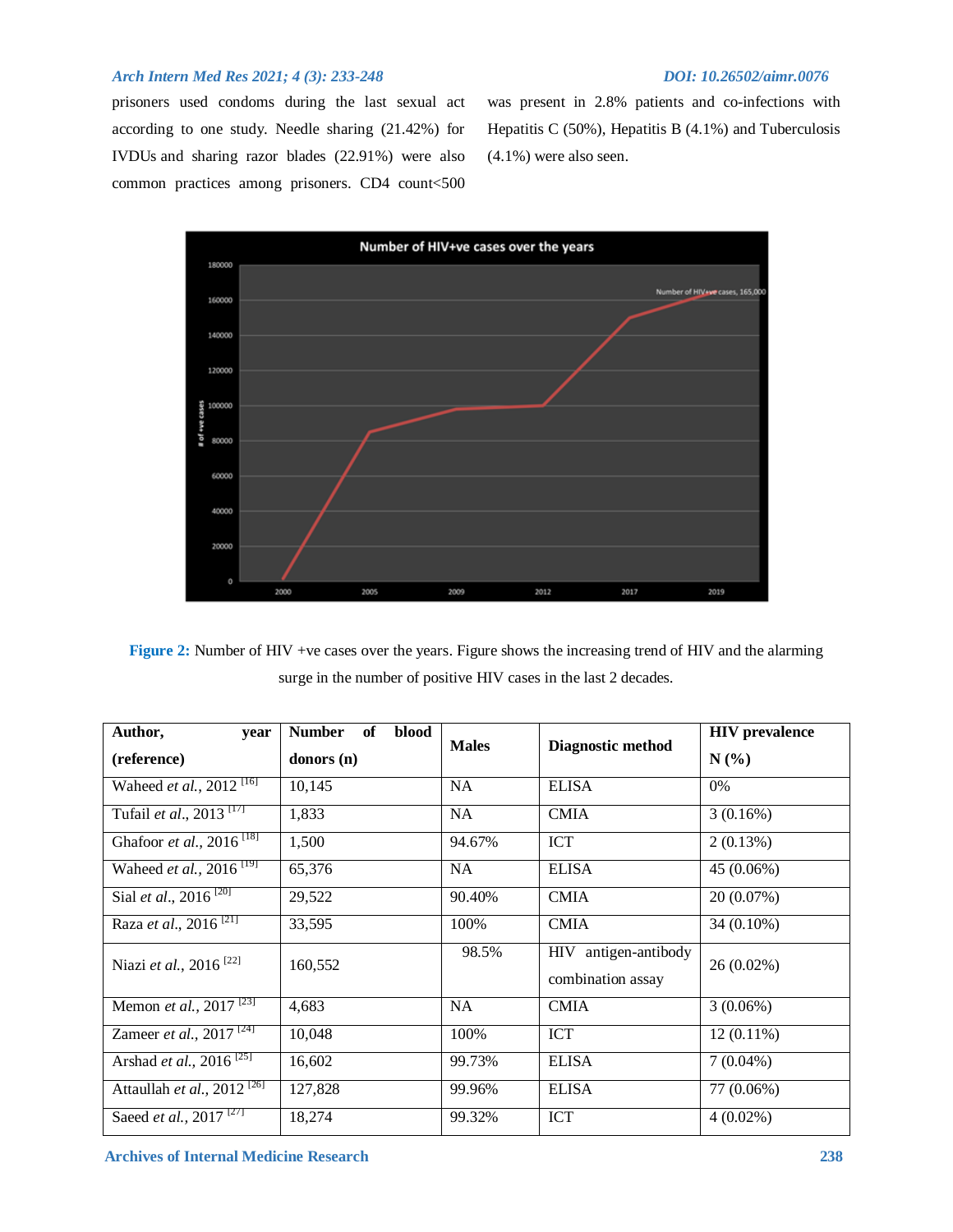| Awan et al., 2018 <sup>[28]</sup>                | 30,470           | 62.2%     | HIV antigen-antibody<br>combination assay           | $49(0.16\%).$      |
|--------------------------------------------------|------------------|-----------|-----------------------------------------------------|--------------------|
| Rauf et al., $2019^{129}$                        | 6,594            | 99.97%    | <b>CMIA</b>                                         | $12(0.18\%)$       |
| Raza et al., 2018 <sup>[30]</sup>                | 16,660           | NA.       | <b>CMIA</b>                                         | $12(0.07\%)$       |
| Sultan et al., 2017 <sup>[31]</sup>              | 16,957           | 99.5%     | HIV antigen-antibody<br>combination assay           | 14 (0.08%)         |
| Irfan et al., $2013^{321}$                       | 108,598          | 99.85%    | <b>CMIA</b>                                         | 111 (0.10%)        |
| Sultan <i>et al.</i> , $2016^{[33]}$             | 148,628          | 99.8%     | <b>CMIA</b>                                         | 163 (0.11%)        |
| Azhar et al., $2018^{134}$                       | 2,400            | 100%      | <b>CMIA</b>                                         | 300 (12.5%)        |
| Batool et al., 2017 <sup>[35]</sup>              | 41,033           | 98.3%     | <b>CMIA</b>                                         | 28 (0.07%)         |
| Amin et al., 2017 <sup>[36]</sup>                | 190              | <b>NA</b> | antigen-antibody<br><b>HIV</b><br>combination assay | $0\%$              |
| Zaheer et al., $\overline{2014}$ <sup>[37]</sup> | 160,376          | 99.62%    | <b>ELISA</b>                                        | 27 (0.017%)        |
|                                                  | Total: 1,011,864 |           |                                                     | Total: 949 (0.09%) |

Abbreviations: CMIA: chemiluminescent microparticle immunoassay, ELISA: enzyme-linked immunosorbent assay, ICT: immunochromatographic test

|                                          | Asif et al., 2019 <sup>[38]</sup> | Samo et al., 2013 <sup>[39]</sup>     | Mansoor et al., 2014 <sup>[40]</sup> |  |
|------------------------------------------|-----------------------------------|---------------------------------------|--------------------------------------|--|
| <b>Total Drug users</b>                  | Total: $n = 402$<br>IVDUs $n=162$ | IVDUs: $n=474$                        | IVDUs: $n=352$                       |  |
| Mean age(years)                          | $32.2 \pm 8.9$                    | $30.0 \pm 9.0$                        | <b>NA</b>                            |  |
| Low socio-economic                       | $n=343$                           | $n=277$                               | $n=75$                               |  |
| status                                   | $-85.30\%$                        | $-58.40\%$                            | $-72%$                               |  |
|                                          | $(21.1\%)$<br>Total=85/402        | $n=118/474$                           | $n=96/352$                           |  |
| <b>HIV</b> prevalence                    | IVDUs $n=72/162$                  | $(24.9\%)$                            | $-27.27\%$                           |  |
|                                          | $(44.44\%)$                       |                                       |                                      |  |
| <b>Currently</b><br>sharing              | <b>NA</b>                         | $n=101$                               | <b>NA</b>                            |  |
| needles                                  |                                   | $-21.30%$                             |                                      |  |
| Frequency of daily                       | NA                                | $3.7 \pm 1.4$                         | <b>NA</b>                            |  |
| injection use $(\text{\#}/day)$          |                                   |                                       |                                      |  |
| Imprisonment                             | $n=143$                           | 53.20%                                | <b>NA</b>                            |  |
| <b>History</b>                           | 35.60%                            |                                       |                                      |  |
| HIV Prevalence in Total drug users=24.3% |                                   | <b>HIV Prevalence in IVDUs=28.94%</b> |                                      |  |

# **Table 1:** Prevalence of HIV in blood donors.

IVDUs= Intravenous Drug Users, NA=Not Available

# **Table 2:** Prevalence of HIV in intravenous drug users.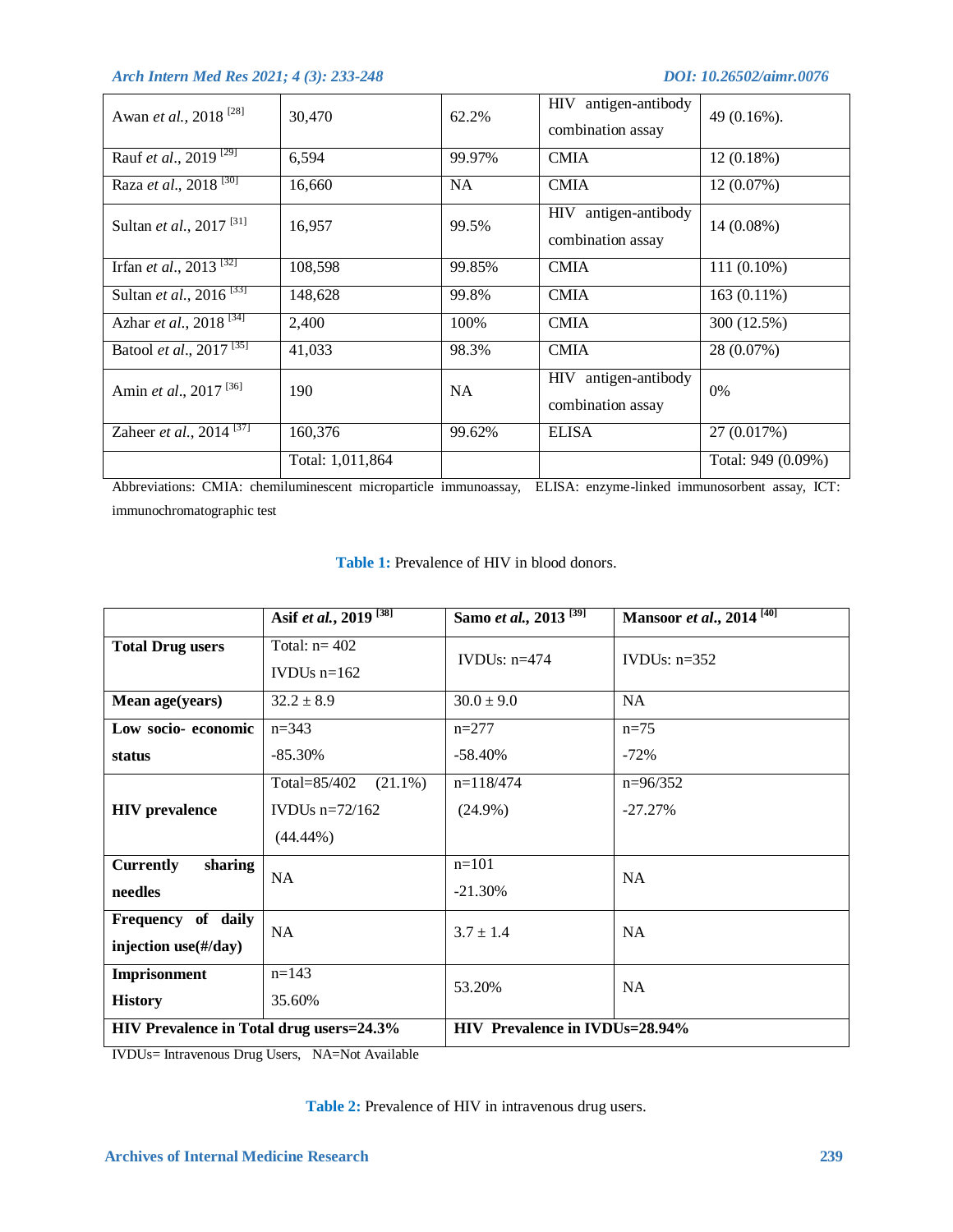|                         | Altaf et al., 2012 | Khan et al.,           | Mishra et al.,            | Akhtar et al.*         | <b>Melesse</b><br>et<br>al. |
|-------------------------|--------------------|------------------------|---------------------------|------------------------|-----------------------------|
|                         | $[41]$             | $2011$ <sup>[15]</sup> | $2012^{[42]}$             | $2012$ <sup>[14]</sup> | $2016^{[43]}$               |
|                         | <b>FSWs</b>        | <b>FSWs</b>            | <b>FSWs</b>               | <b>TGSWs</b>           | Total $n=8483$              |
|                         | $n=1125$           | $n=730$                | $n=3340$                  | $n = 306$              | FSWs=34.5%                  |
| <b>Total Population</b> |                    |                        |                           |                        | TGSWs=32.4%                 |
|                         |                    |                        |                           |                        | $MSWs = 33.1%$              |
| Mean age(years)         | $27.4 \pm 6.7$     | 30                     | 26                        | $\overline{29}$        | $\overline{26.3 \pm 6.5}$   |
| Clients or sex per      | $2.1 \pm 1.2$      | $\mathfrak{Z}$         | 50                        | $1-40$                 |                             |
| unit time<br>(day/      | clients/day        | clients/day            | clients/month             | times<br>sex           | NA                          |
| week/month)             |                    |                        |                           | /week                  |                             |
|                         | $n=31/50$<br>(62%) | $n=471$                | $n=1002$                  |                        | Overall $n=3864$            |
| "Always"<br>use         | Karachi            | (65%)                  | 30.0%                     |                        | $-45.55%$                   |
| condom                  | $n=22/40$ (55%)    |                        | $(26.6 \text{ to } 33.6)$ | NA                     | FSW <sub>s</sub> = 53.47%   |
|                         | Hyderabad          |                        |                           |                        | TGSWs=31.87%                |
|                         |                    |                        |                           |                        | MSWs=22.87%                 |
| <b>IVDUs</b><br>among   |                    |                        | $(5.4\%)$<br>$n=180$      |                        | $n = 380$                   |
| <b>FSWs or TGSW</b>     | $n = zero$         | $n=3(0.4\%)$           | $CI=(4.6)$<br>to          | zero                   | $-4.48%$                    |
|                         |                    |                        | 6.3) $p<0.001$            |                        |                             |
| <b>Sex with IVDUs</b>   | NA                 | NA                     | n=534/3332                | NA                     | $n = 988$                   |
|                         |                    |                        | $(16.0\%) p<0.001$        |                        | $-11.65%$                   |
|                         | Karachi n=3/400    |                        | $n=25/3340$               |                        | Overall                     |
|                         | (0.75%)            | $n=5/730$              | $(0.63\%)$                | $n=66$                 | $n=216(2.55%)$              |
|                         | 95 % CI<br>$0.2 -$ | $(0.7\%)$              | 95% CI 0.43 to            | $-21.60%$              | $(95\% \text{ CI} = 2.08 -$ |
| <b>HIV</b> prevalence   | $2.2\%$ )          |                        | $0.92\%)$                 | $(CI\ 0.17-0.26)$      | 3.00<br><b>TGSWs</b>        |
|                         | Overall            |                        |                           |                        | $MSWs=$<br>$= 8.14\%$       |
|                         | $n=3/1125$         |                        |                           |                        | $FSWs =$<br>3.57%           |
|                         | $-0.26%$           |                        |                           |                        | $0.97\%$ (P<0.01)           |

\*the included population is transgender community

FSWs=Female sex workers, TGSWs= Transgender sex workers, MSWs=Male sex workers

CI=confidence interval

**Table 3:** Prevalence of HIV in sex workers & trans genders.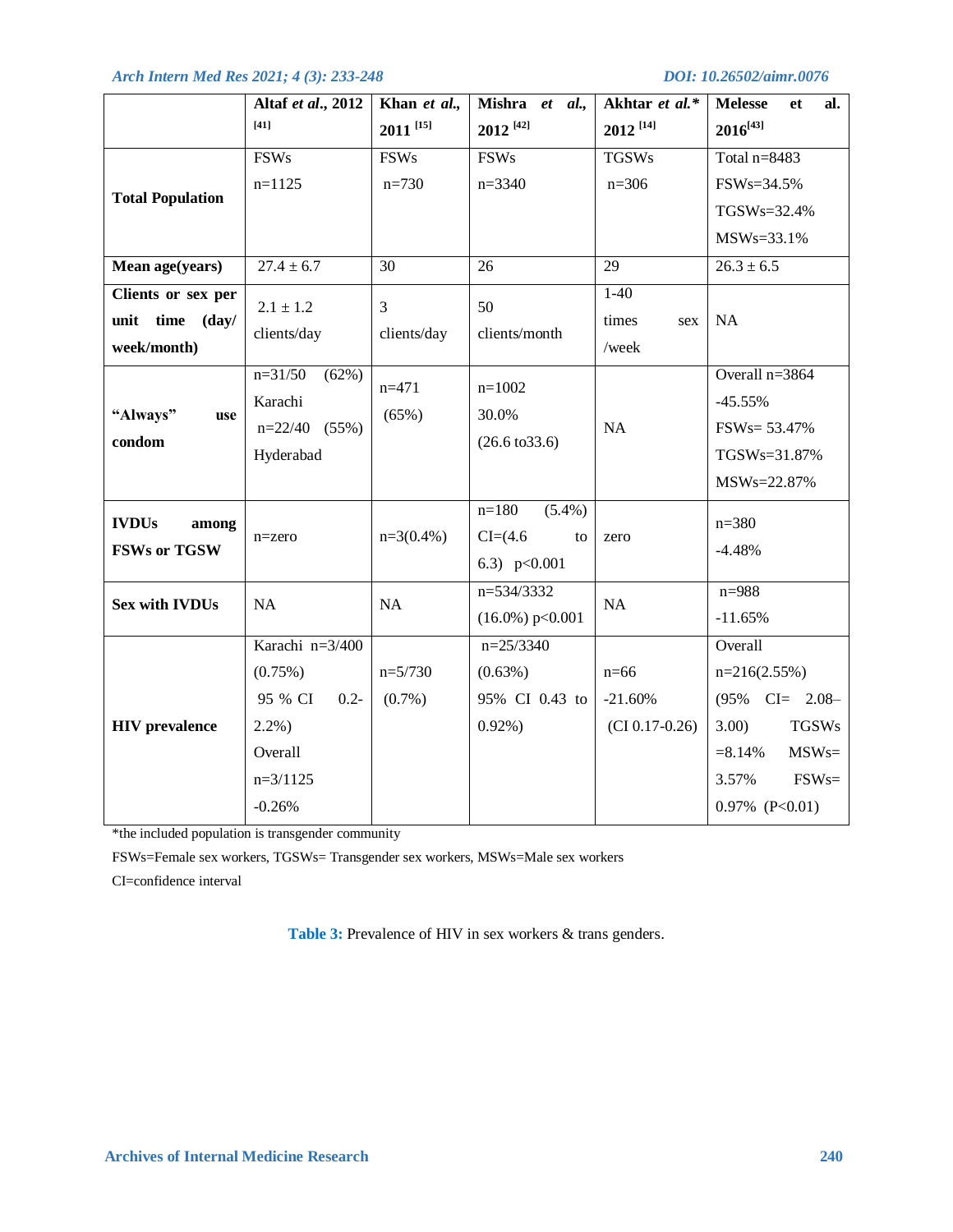

**Figure 3:** HIV prevalence in different high-risk groups of Pakistan HIV is on the rise in these groups particularly intravenous drug users and transgender sex workers owing to the inadequate knowledge and higher risk sexual practices.

|                                   | Kazi et al., 2010 <sup>[44]</sup> | Khan et al., 2018 <sup>[45]</sup>   | Wali et al., 2019 <sup>[46]</sup> |  |
|-----------------------------------|-----------------------------------|-------------------------------------|-----------------------------------|--|
| <b>Total population of</b>        | $n=364$                           | $n=2084$                            | Total participants=567            |  |
| inmates                           |                                   |                                     | Inmates= $356$                    |  |
| <b>Mean Age(years)</b>            | 27 (range 18-81)                  | 25 (range 13-80)                    | 30 (IQR: 21-37)                   |  |
| Extramarital/paid                 | $n=166/362$                       | $n=38/104(36.53%)$                  |                                   |  |
|                                   | $(45.9\%)$                        | 11 out of these 38 were $HIV +ve$   | <b>NA</b>                         |  |
| <b>sex</b>                        |                                   | $(OR = 4.48)$ (95% CI 1.41-14.2)    |                                   |  |
| Homosexual/paid                   | $n = 77/362$                      | $n=29/104(27.88%)$                  |                                   |  |
|                                   | $-21.30%$                         | 7 out of these 29 were $HIV +ve$    | <b>NA</b>                         |  |
| <b>sex</b>                        |                                   | $(OR = 2.09)$ (95% CI 0.69-6.28)    |                                   |  |
| Injection<br>drug                 | $n=50/215$                        | $n=11/57(19.29%)$                   |                                   |  |
| users (% from total<br>$(23.3\%)$ |                                   | $(OR=13)$                           | <b>NA</b>                         |  |
| drug users)                       | 95% CI 8.5-15.0                   | 95% CI 2.82–60.01)                  |                                   |  |
|                                   | $n=23/50$                         | $HIV+ve$ n= 08/16 (50%)             |                                   |  |
| <b>Needle sharing</b>             | $(46\%)$                          | HIV -ve n = $2/88$ (2.3%)           | <b>NA</b>                         |  |
|                                   |                                   | Overall $n=10/104$                  |                                   |  |
|                                   |                                   | $(9.61\%)$ OR=43 95% CI=7.77-237.87 |                                   |  |
| <b>Tattoos</b>                    | $n = 91/364$                      | $n=7/104(6.7%)$<br><b>NA</b>        |                                   |  |
|                                   | $-25%$                            | 2 out of these 7 were $HIV +ve$     |                                   |  |

 **Archives of Internal Medicine Research 241**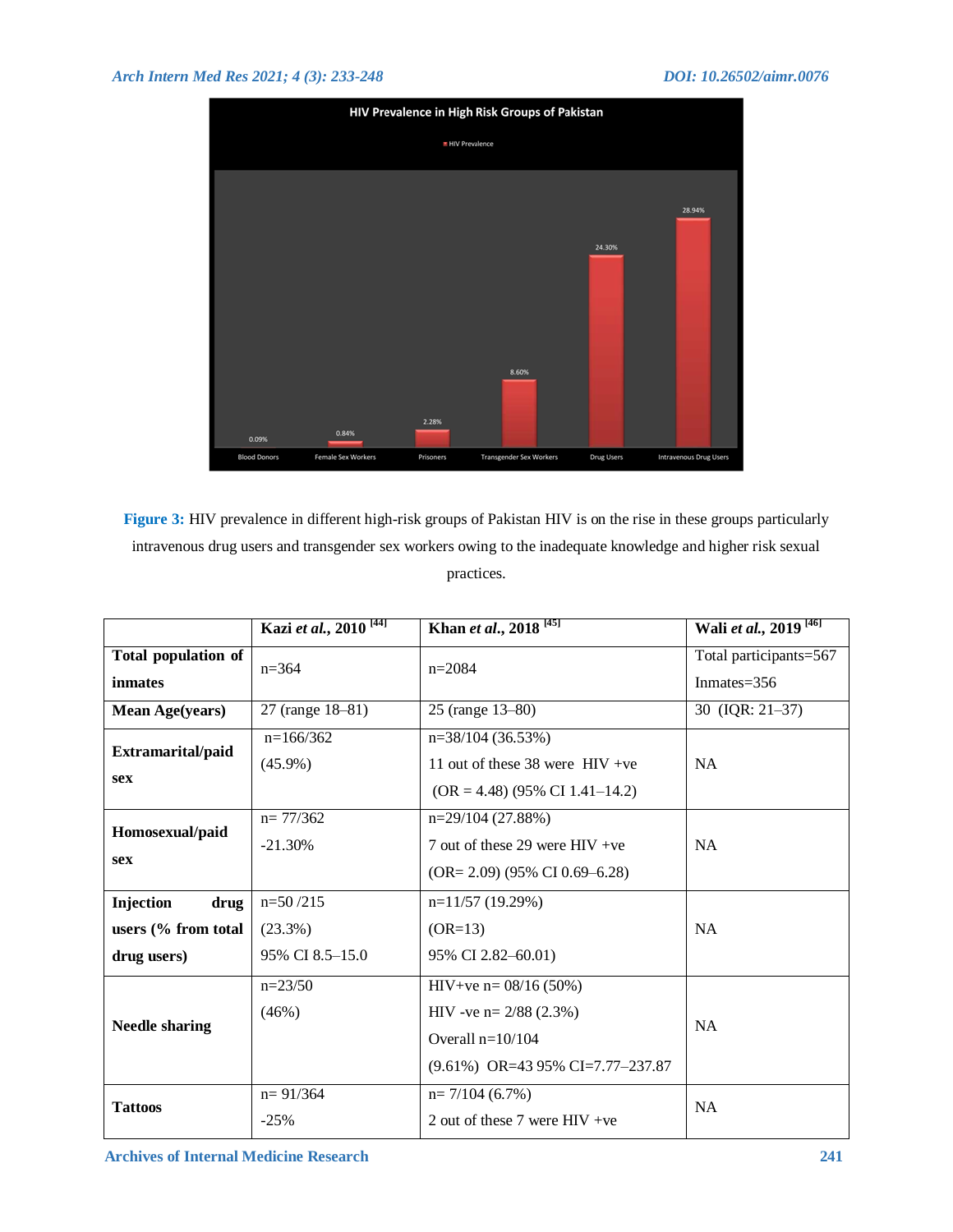| Sharing/using<br>of<br>old razor blades           | $n = 97/363$<br>$-26.70\%$                 | $n=10/104(9.61\%)$<br>of these<br>- 10<br><b>HIV</b><br>were<br>out<br>+ve (OR=2.67) (95% CI=0.61-11.66) | <b>NA</b>                |
|---------------------------------------------------|--------------------------------------------|----------------------------------------------------------------------------------------------------------|--------------------------|
| <b>History</b><br>of<br>anv<br>surgical procedure | $n=143/363$<br>$-39.40\%$                  | $n=13/104(12.5%)$<br>OR=01 $(95\%$ CI=0.2–5.01)                                                          | <b>NA</b>                |
| <b>HIV</b> prevalence                             | $n=7/364$<br>$(2.0\%)$<br>$(CI=0.6-3.4\%)$ | $n=33/2084(1.6%)$                                                                                        | $n=24/356$<br>$(6.74\%)$ |

OR=Odds Ratio, CI=confidence interval, IQR= Interquartile range

**Table 4:** Prevalence of HIV in prisoners.

# **4. Discussion**

# **4.1 Overall HIV frequency in pakistan**

Altogether, we reviewed 33 studies and reported the prevalence of HIV in Pakistan (Figure 3). Previous data showed that Pakistan has low general population rates of HIV  $(\langle 1/100,000 \rangle)$ ; however, few populations have an increasingly concentrated epidemic. These cohorts include intravenous drug users, prisoners, and sex workers. Although these cohorts account for <2% of the general population (NACP 2008), they contribute to the rising overall prevalence of HIV. Only four countries in Asia have seen an increase in the incidence of HIV over the last decade, Pakistan is one of them (others are Afghanistan, Bangladesh, Philippines) [47]. Approximately, 160,000 patients were positive for HIV in Pakistan in 2018 [5]. Most of these patients belong to high-risk groups such as IVDUs, prisoners, MSM, transgender people, and sex workers [47]. Our data shows an overall pooled HIV frequency of 0.157% in our study population. Prior work on this topic has reported a relatively low frequency. Ali, Nadeem, Numan, et al. [48] reported a frequency of 0.041% in their meta-analysis published in 2017 [48]. Possible reasons for this increase include the gradually increasing frequency of HIV among key populations in Pakistan, as documented by successive HIV surveillance surveys [49-52]. Moreover, evidence shows that these high-risk groups are interacting with each other and have the potential to cause HIV epidemic bridging [53]. Intravenous drug users mostly have criminal record/imprisonment history and sexual relations with both FSWs and TGSWs making them the cornerstone of bridging among the high-risk groups (Figure 4).

Furthermore, there have been multiple outbreaks in the general population in the last few years [6, 7, 54]. However, the large outbreak in 2019 in Larkana, Sindh, is the first outbreak that predominantly affected children [55, 56 ]. WHO identified a few potential means of HIV transmission such as risky blood donation and reuse of medical needles. Male circumcision with unhygienic blades, and ear and nose piercing with unsafe needles are also the potential causes of this outbreak [57]. It is also thought that the overall frequency of HIV is underreported in Pakistan [58].

# **4.2 Blood donors**

Most of the papers in our analysis documented an overall HIV seroprevalence of  $< 0.1\%$  [22, 23, 25-27, 59]. Other studies reported a seropre-valence of 0.1%- 0.2% [18, 28, 31, 60] while a few studies reported no cases of HIV [4, 16, 36]. We compared cumulative percent HIV frequency in the healthy population (i.e., healthy blood donors) with high-risk groups. Our data documents that the frequency of HIV in healthy blood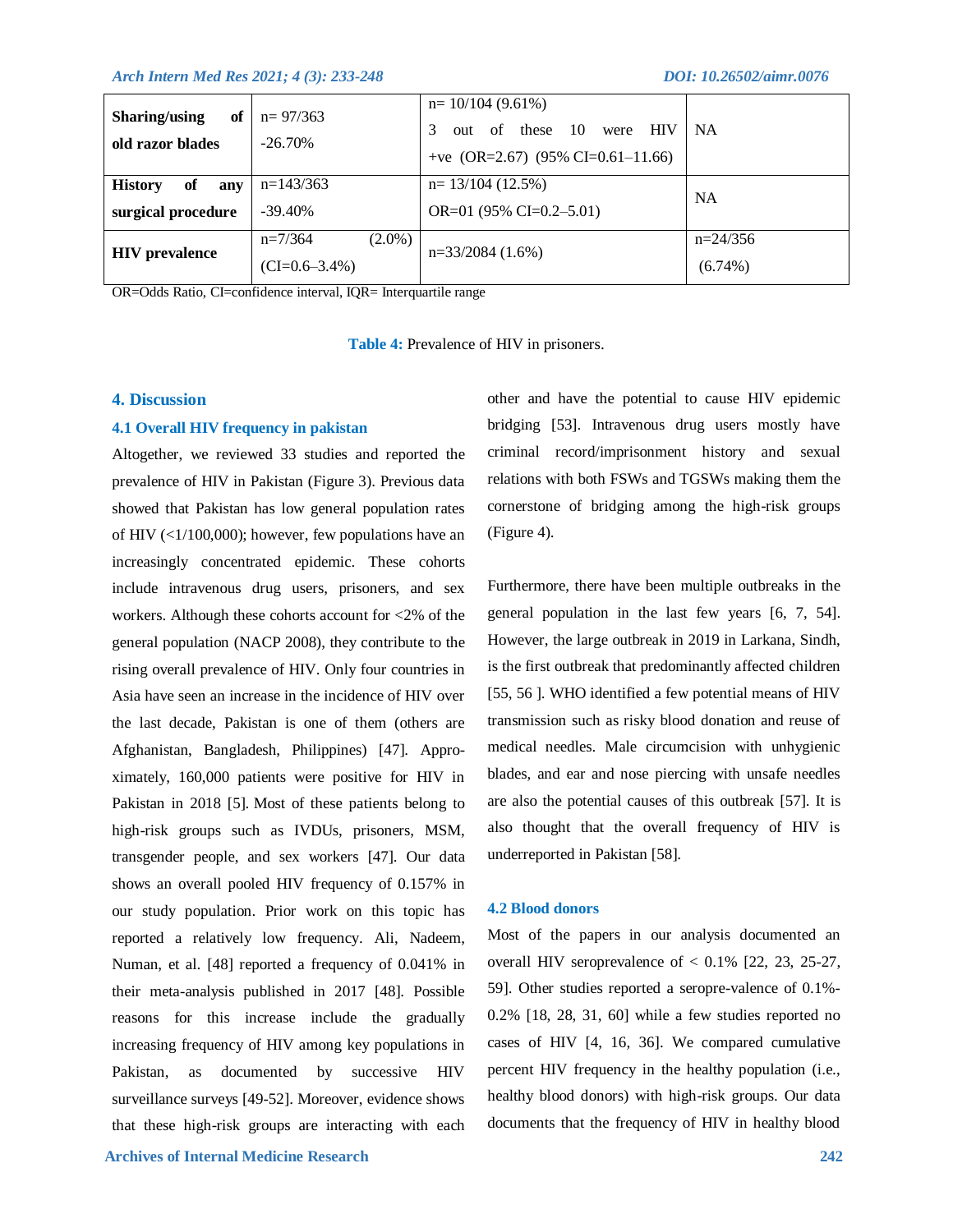donors is 0.09%. Although this is low as compared to high-risk groups, it is gradually increasing. Ali et al. and colleagues performed a systematic review of HIV data of 30 years in Pakistan (1987–2017) and reported an HIV frequency of 0.012% in blood donors [48], which is relatively low compared with estimates in the current study. Furthermore, a few of the recent articles (2012– 2017) reported relatively higher rates of HIV frequency in healthy blood donors [37, 59, 60]. This is an indication that the HIV frequency is gradually increasing in the country. A possible reason for this gradually increasing trend of HIV frequency in healthy donors includes an overall increase in HIV frequency in the general population secondary to the bridging of healthy populations with high-risk populations. Furthermore, the blood transfusion system in Pakistan relies mainly on weakly regulated transfusion practices. This is especially true for small cities and remote rural areas and contributes to a steadily rising HIV prevalence in blood donors.

# **4.3 Drug users**

0.7% of the total population (about 628,000) use opiates in Pakistan. Among them, 77% of individuals are heroin users, and 19% are IVDUs [28]. IVDUs account for the

highest rate of HIV infections for any population group in Pakistan [49]. Pakistan has low general population rates of HIV, yet the frequency among IVDUs in Pakistan has remained persistently high. Our data documented an even higher frequency of HIV in IVDUs (28.94%) than in the previous studies. Ali, Nadeem, Numan, et al. [48] documented a frequency of 16.51% in IVDUs in their study published in 2017, which is considerably low compared to our data [48]. Similarly, UNAIDS reported a frequency of 21% in IVDUs in Pakistan in 2018 [5]. This upward trend is not only due to needle sharing but also because of high-risk sexual practices performed under the influence of these drugs and can lead to a high frequency in the general population through bridging contacts (Figure 4). As a large number of IVDUs have criminal records and previous imprisonment history, it can serve as a bridge between IVDUs and prisoners. Effective infection control measures like limiting reuse of needles and syringes, the introduction of auto-disable syringes in hospitals, opiate substitution therapy, testing, and availability of antiretroviral therapy, should be implemented to decrease the burden of HIV in this group.



**Figure 4:** Cross Bridging between high-risk groups. High-Risk Groups interact with each other as depicted to form a cross-bridge among them. Intravenous drug users have prior imprisonment history and sexual contacts with sex workers making them the cornerstone of cross bridging.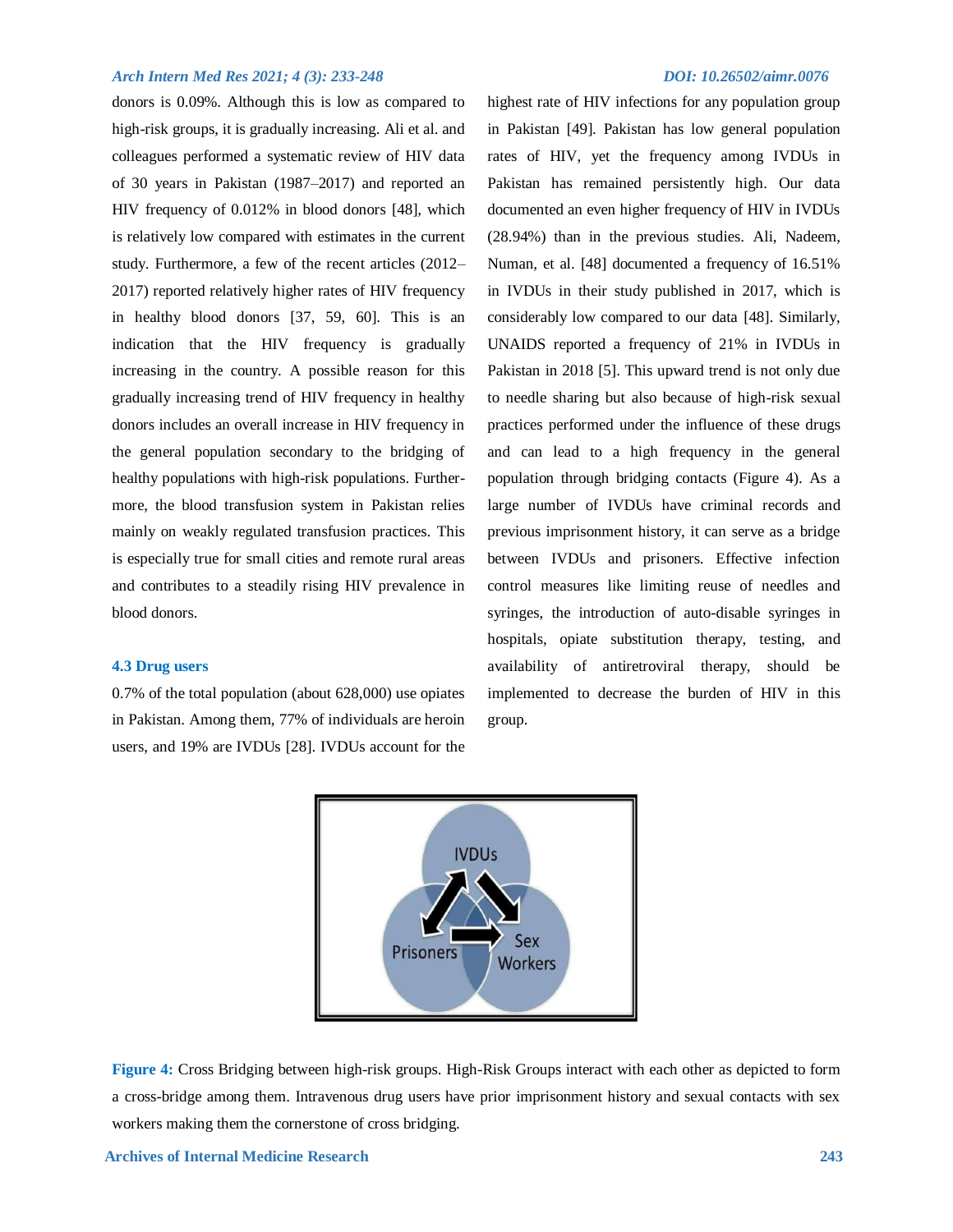# **4.4 Sex workers and the transgender community**

Our data documented an overall frequency of 2.25% in sex workers in Pakistan. Ali, Nadeem, Numan, et al. [48] documented a frequency of 2.21% in sex workers in their analysis published in 2017 [48]. Although overall frequency among sex workers is not that high, our data documented extremely high frequency in the transgender population (8.60%). This is also considerably high compared to previous data, e.g., NACP (National AIDS Control Program) reported a frequency of 7.1% among the transgender population in 2016 [47]. Possible reasons for this high frequency in the transgender population could be attributed to low condom use, higher-risk sexual practices [47], sharing of razors for body shaving, and lack of access to proper knowledge. Furthermore, due to psychological and social stress, they are also at increased risk of developing drug dependence [48]. They are also involved in intravenous drug addiction and sex with IVDUs that also contribute to the cause.

Historically HIV rates among female sex workers have remained low in the country. All the studies in our data report a frequency of <1% in female sex workers. This low risk can be attributed to the fact that the majority of clients of these female sex workers do not belong to any of the high-risk groups and hence have a low HIV frequency [61]. Our data does not include any studies about HIV frequency exclusively for MSM. Limited data on this topic is the result of the limited acceptance of MSM in Pakistani society. Hence these people do not come forward and are reported as either heterosexual or transgender men [62]. Our data shows a considerable difference in HIV frequency rate among the transgender population and female sex workers. However, this is not conclusive and needs more elaborate research.

### **4.5 Prisoners**

Prisons in developing countries are ideal incubators of

infectious diseases. Pakistan has about 90 prison cells, and Punjab Province has the highest number of prisoners [63]. The judicial system in Pakistan is poorly regulated, leading to lengthy trials and delays in convictions. This leads to overcrowded prisons with poor accommodation and medical facilities [64]. Most of the prisoners interact with the high-risk population (especially IVDUs), and most of them are drug users and/or sex workers, which could lead to high HIV frequency [65, 66]. Our data documented HIV frequency of 2.28% in prisoners. This is relatively high as compared to the previously reported data. Ali, Nadeem, Numan, et al. [48] documented a frequency of 1.32% in prisoners in their meta-analysis [48], which is considerably low compared to our data. This upward trend in HIV frequency in prisoners warrants immediate reforms in the judicial and prison system with the availability of better screening and medical services.

### **4.6 Recommendations**

Our society as a whole needs to play a decisive role in uprooting this menace along with government and nongovernment organizations (NGOs). Adequate knowledge should be provided on HIV, its prevalence, risk factors, mode of transmission, and severity to the masses through proper media platforms (including social, print and electronic media). Transfusion practices should be properly regulated and auto-disable syringes be introduced in private and public health institutions all over the country. Proper medical waste management is also warranted in all healthcare centers to help curb this evil. Substitution therapy and rehabilitation centers for drug users should be introduced in different regions throughout the country. Moreover, easy and cost-effective methods for diagnosis and management like anti-retroviral therapy should also be introduced along with special awareness programs aimed at every high-risk group. Special instructions regarding the role of sharing razor blades and HIV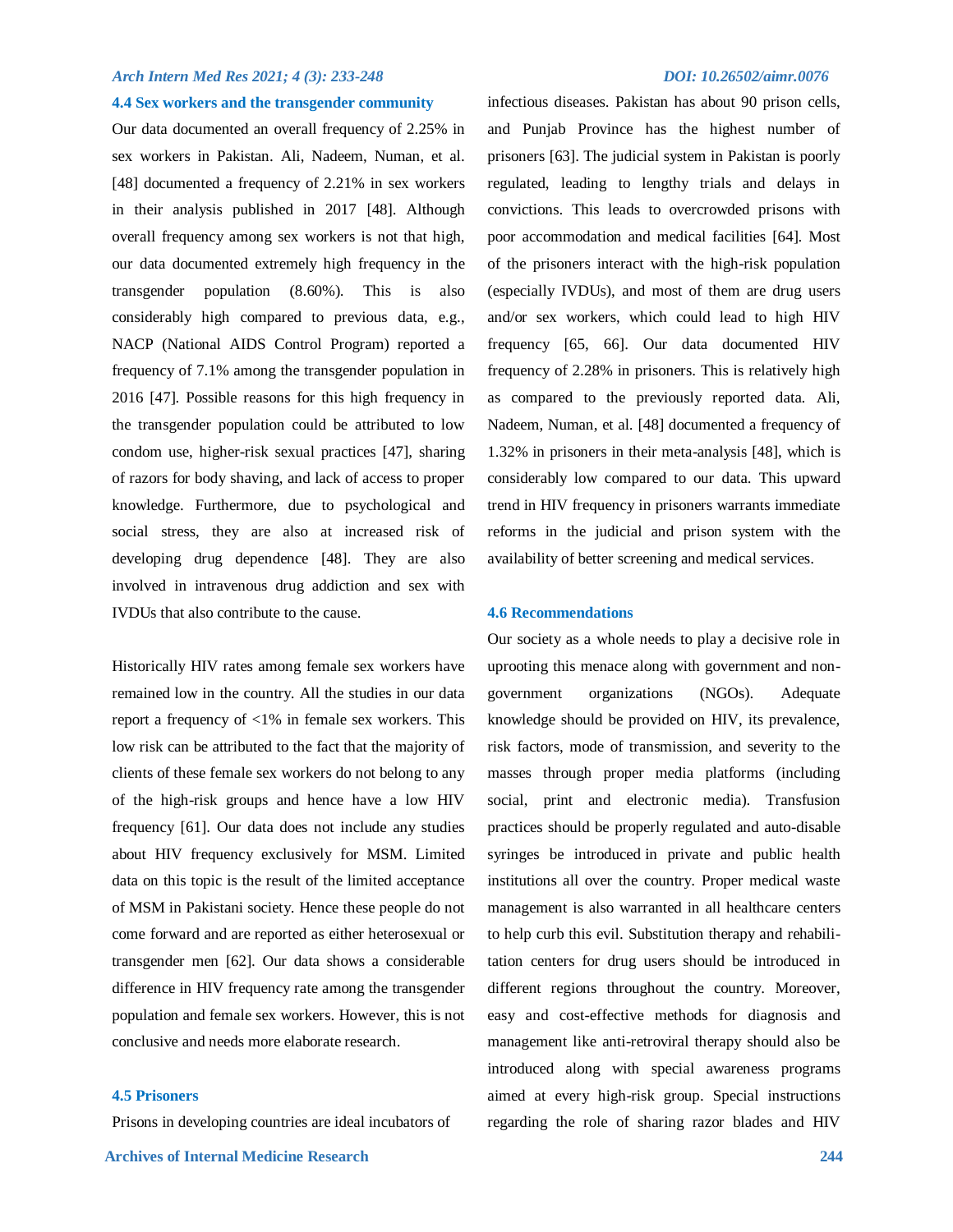should be provided in prisons and among transgender communities. Job opportunities should be enhanced for the transgender and female population to substitute the sex work.

# **4.7 Limitations**

Limitations of our study include lack of information/ studies from all over the country, especially avail-ability of data from rural areas. Many of the included studies were from a single-center and predominantly included males. The sample size was not significantly large enough in many studies. Further-more, we cannot estimate the prevalence definitively as people are reluctant to talk about sexual relationships due to social barriers. A large number of new prospective studies are required to fully assess how deep-rooted the menace of HIV is in the country and to inquire about the associated risk factors.

# **5. Conclusion**

HIV frequency in Pakistan has gradually increased over the last two decades. Our data documents alarmingly uptrend HIV frequency in IVDUs, transgender populations, and prisoners. These high-risk groups and localized nosocomial epidemics can cause devastating consequences for the population as a whole. A national strategy must be adapted to implement an effective response to control the HIV epidemic in high-risk groups.

### **References**

- 1. Global HIV & AIDS statistics Fact sheet. Unaids.org (2021).
- 2. Population Census. Pakistan Bureau of Statistics (2021).
- 3. Country Factsheet UNAIDS. Pakistan 2020. Unaids.org (2021).
- 4. Mir F, Mahmood F, Siddiqui A, et al. HIV infection predominantly affecting children in

Sindh, Pakistan, 2019: a cross-sectional study of an outbreak. The Lancet Infectious Diseases 20 (2020): 362-370.

- 5. UNAIDS. Country Fact sheets. Pakistan, Geneva, Switzerland: UNAIDS (2018).
- 6. Wahid B. An update on the severe outbreak of HIV in Kot Imrana, Pakistan. Lancet Infect Dis 19 (2019): 241.
- 7. Shah SA, Altaf A, Mujeeb SA, et al. An outbreak of HIV infection among injection drug users in a small town in Pakistan: potential for national implications. Int J STD AIDS 15 (2004): 209.
- 8. Arif F. HIV crisis in Sindh, Pakistan: the tip of the iceberg. Lancet Infect Dis 19 (2019): 695- 696.
- 9. Altaf A, Iqbal S, Shah SA. A third major human immunodeficiency viruses (HIV) outbreak in Larkana, Pakistan: caused by unsafe injection practices. J Pak Med Assoc 69 (2019): 1068-1069.
- 10. UNAIDS Country Profile (2005).
- 11. UNAIDS. WHO Epidemiological Fact Sheet (2005).
- 12. HIV and AIDS in Pakistan, HIV in Pakistan, AIDS in Pakistan, Indicators, Estimates, Figures, HIV situation (2005).
- 13. National AIDS Control Programme, Ministry of National Health Services, Regulations & Coordination (2017).
- 14. Akhtar H, Badshah Y, Akhtar S, et al. Prevalence of human immunodeficiency virus infection among transgender men in Rawalpindi (Pakistan). Virology journal 9 (2012): 1-9.
- 15. Khan MS, Unemo M, Zaman S, et al. HIV, STI prevalence and risk behaviours among women selling sex in Lahore, Pakistan. BMC infectious diseases 11 (2011): 119.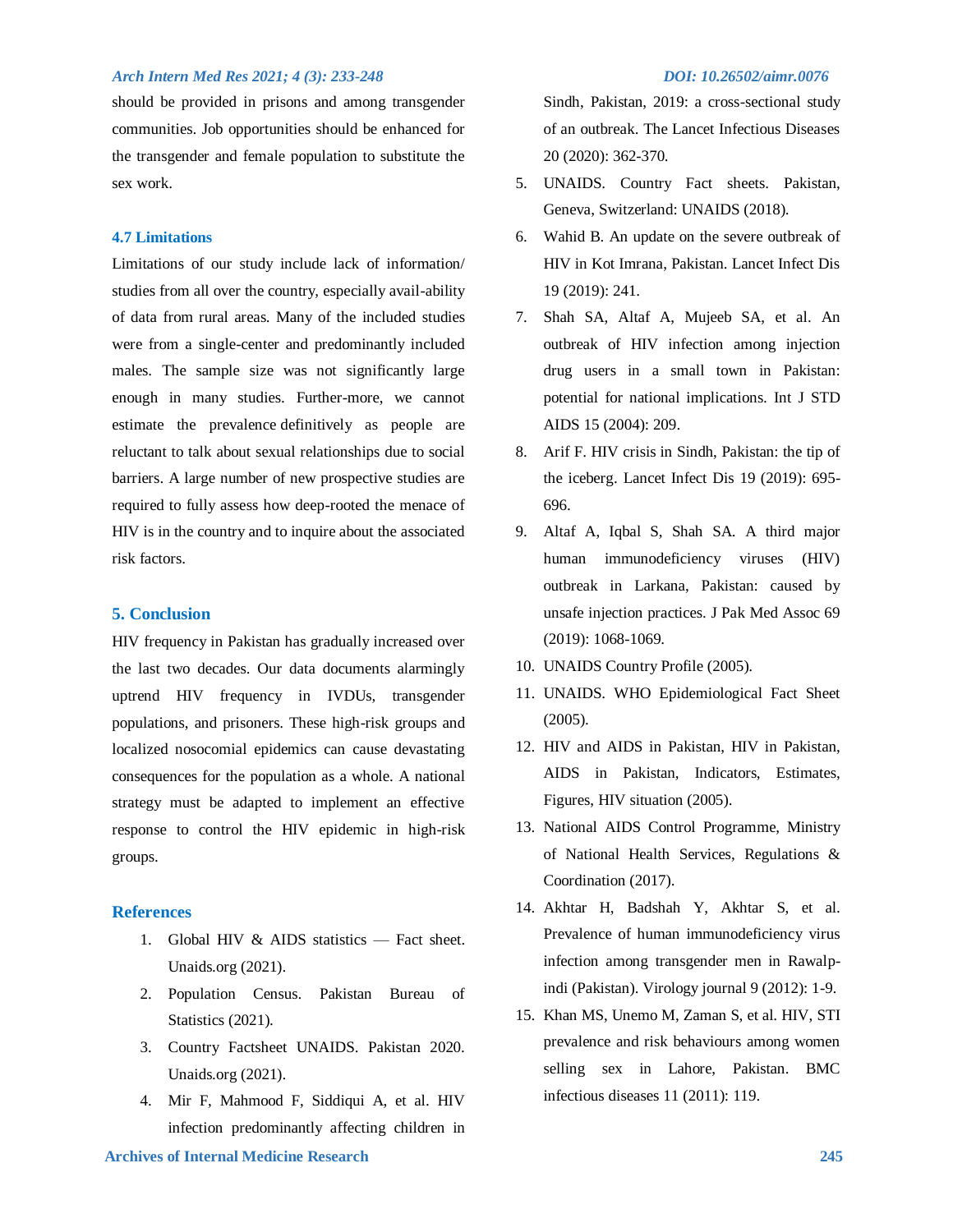- 16. Waheed U, Khan H, Satti HS, et al. Prevalence of transfusion transmitted infections among blood donors of a teaching hospital in Islamabad. Ann Pak Inst Med Sci 8 (2012): 236-239.
- 17. Tufail S. Blood donors deferral-Causes. Journal of Rawalpindi Medical College 17 (2013): 119-121.
- 18. Ghafoor Muhammad, Hussain M, Leghari AR, et al. Major Transfusion-Transmissible Infections Among Blood Donors In Rahim Yar Khan, A District Of Southern Punjab, Pakistan. Isra Medical Journal 8 (2016): 246-248.
- 19. Waheed U, Hasan SI, Wazeer A, et al. The status of blood safety in Islamabad, Pakistan. Ann. Pak. Inst. Med. Sci 12 (2016): 209-214.
- 20. Sial GR, Khan S, Shahid SU, et al. Prevalence Of Transfusion Transmitted Infections In Asymptomatic Blood Donors: Is Syphilis Alarming?. Biomedica 32 (2016).
- 21. Raza N. Revisiting Reactive Blood Donor Demographics - A Single Center Experience. J Liaquat Uni Med Health Sci 15 (2016): 208- 212.
- 22. Niazi SK, Mahmood A, Alam M, et al. Seroprevalence of transfusion transmissible infections in blood donors: A three year experience. Pakistan Armed Forces Medical Journal 66 (2016): 190-193.
- 23. Memon FA, Ujjan ID, Memon AI, et al. Seroprevalence of transfusion transmitted infections among different blood group donors at Blood Bank LUMHS, Hyderabad. Pak J Med Sci 33 (2017): 443-446.
- 24. Zameer M, Shahzad F, Khan FS, et al. Transfusion transmissible infections among healthy blood donors at blood bank from children's hospital & institute of child health Lahore. Pakistan Armed Forces Medical Journal 1 (2017): 131.

- 25. Arshad A, Borhany M, Anwar N, et al. Prevalence of transfusion transmissible infections in blood donors of Pakistan. BMC hematology 16 (2016): 27.
- 26. Attaullah S, Khan S, Khan J. Trend of transfusion transmitted infections prevalence in blood donors: provide a road map for its prevention and control. Journal of translational medicine 10 (2012): 1-5.
- 27. Saeed M, Hussain S, Rasheed F, et al. Silent killers: Transfusion transmissible infections-TTI, among asymptomatic population of Pakistan. J Pak Med Assoc 67 (2017): 369- 374.
- 28. Awan S A, Junaid A, Sheikh S. Transfusion Transmissible Infections: Maximizing Donor Surveillance. Cureus 10 (2018): e3787.
- 29. Rauf R, Cheema A. Potential risk of transfusion-transmissible infections among blood donors in district Faisalabad of Pakistan. Clin Med 19 (2019): s27.
- 30. Raza N, Qureshi H, Qureshi A. Reactive blood donor notification; their responses and perceptions: Experience from southern Pakistan. J Ayub Med Coll Abbottabad 30 (2018): 351-355.
- 31. Sultan S, Nasir MI, Rafiq S, et al. Multiplex real-time RT-PCR assay for transfusion transmitted viruses in sero-negative allogeneic blood donors: an experience from Southern Pakistan. The Malaysian Journal of Pathology 39 (2017): 149-154.
- 32. Irfan SM, Uddin J, Zaheer HA, et al. Trends in transfusion transmitted infections among replacement blood donors in Karachi, Pakistan. Turkish Journal of Hematology 30 (2013): 163-167.
- 33. Sultan S, Murad S, Irfan SM, et al. Trends of venereal infections among healthy blood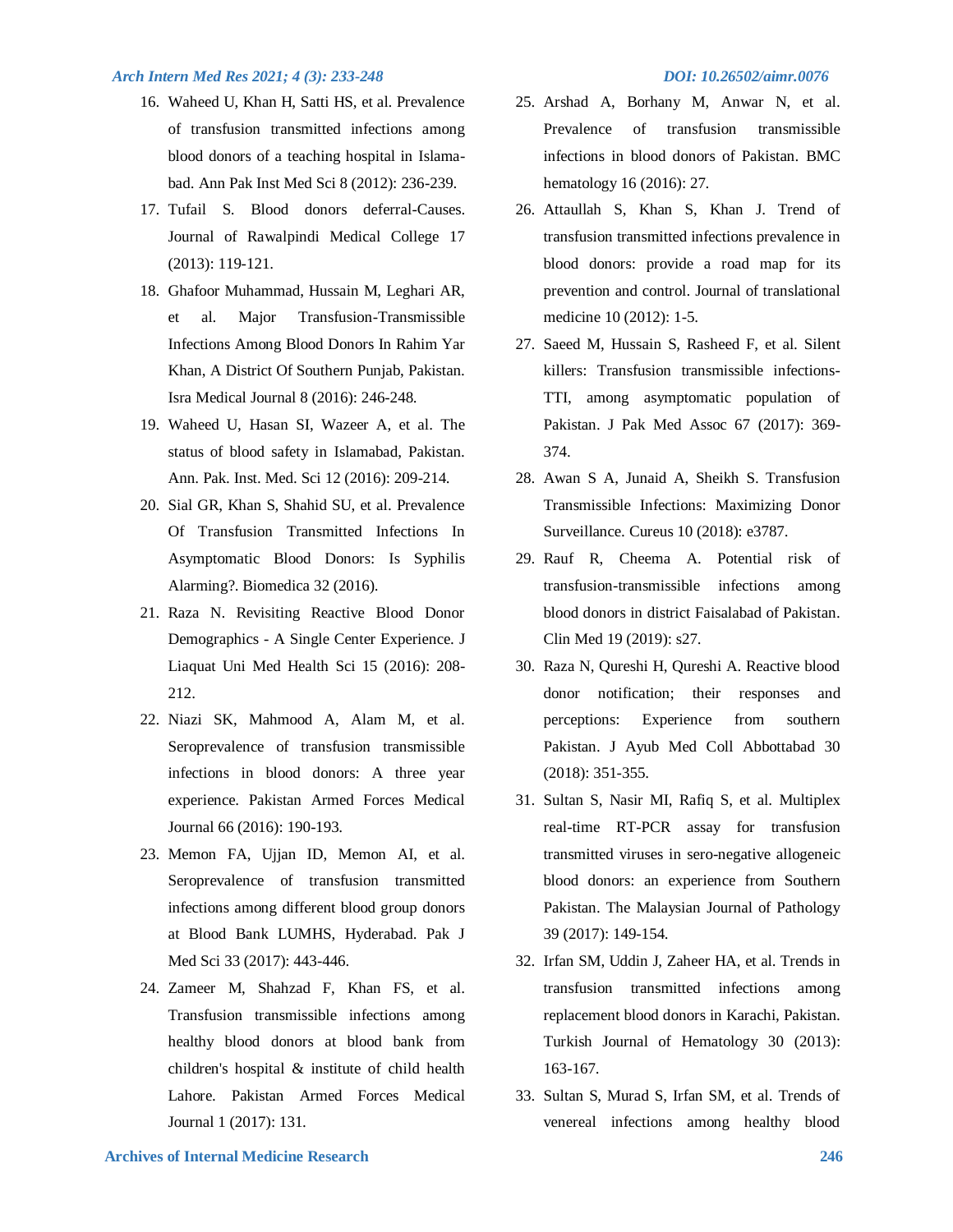donors at Karachi. Arch Iran Med 19 (2016): 192-196.

- 34. Azhar S, Iftikhar M, Usman M, et al. Epidemiological Study of Seropositive Infection HBV, HCV and HIV in Male healthy blood donors of Gadap Town, Karachi. P J M H S 12 (2018).
- 35. Batool Z, Durrani SH, Tariq S. Association of ABO and Rh blood group types to hepatitis B, hepatitis C, HIV and Syphillis infection, a five year'experience in healthy blood donors in a tertiary care hospital. Journal of Ayub Medical College Abbottabad 29 (2017): 90-92.
- 36. Amin F, Zafar A, Chattha HA. Prevalence of Hepatitis B, C & HIV among Blood Donors in Blood Bank of Lahore General Hospital, Lahore. PJMHS 11 (2017): 878-880.
- 37. Zaheer H, Saeed U, Waheed Y, et al. Prevalence and trends of Hepatitis B, Hepatitis C and human immunodeficiency viruses among blood donors in Islamabad, Pakistan 2005–2013. J. Blood Disorders Transf 5 (2014): 1000217.
- 38. Asif A, Ayub S, Komal A, et al. Prevalence of human immunodeficiency virus and Hepatitis (B & C) among drug users in a tertiary care public hospital. Pak J Med Sci 35 (2019): 459- 463.
- 39. Samo RN, Altaf A, Agha A, et al. High HIV Incidence among Persons Who Inject Drugs in Pakistan: Greater Risk with Needle Sharing and Injecting Frequently among the Homeless. PLoS ONE 8 (2013): e81715.
- 40. Mansoor SA, Muazzam M, Imam HSH. HIV infection; prevalence among intravenous drug users. Professional Med J 21 (2014): 975-979.
- 41. Altaf A, Agha A, McKinzie MH, et al. Size estimation, HIV prevalence and risk behaviours of female sex workers in Pakistan.

JPMA-Journal of the Pakistan Medical Association 62 (2012): 551.

- 42. Mishra S, Thompson LH, Sonia A, et al. Sexual behaviour, structural vulnerabilities and HIV prevalence among female sex workers in Pakistan. Sexually transmitted infections 89 (2013): 34-42.
- 43. Melesse D, Shafer L, Shaw S, et al. Heterogeneity Among Sex Workers in Overlapping HIV Risk Interactions With People Who Inject Drugs. Medicine 95 (2016): e3085.
- 44. Kazi AM, Shah SA, Jenkins CA, et al. Risk factors and prevalence of tuberculosis, human immunodeficiency virus, syphilis, hepatitis B virus, and hepatitis C virus among prisoners in Pakistan. International Journal of Infectious Diseases 14 (2010): e60-e66.
- 45. Khan MD, Wali A, Fatima R et al. Prevalence and associated risk factors of HIV in prisons in Balochistan, Pakistan: a cross-sectional study. F1000Research 7 (2018): 1821.
- 46. Wali A, Khan D, Safdar N, et al. Prevalence of tuberculosis, HIV/AIDS, and hepatitis; in a prison of Balochistan: a cross-sectional survey. BMC public health 19 (2019): 1-8.
- 47. National AIDS Control Program Pakistan. Integrated biological and behavioral surveillance in Pakistan 2016-2017 (2018).
- 48. Ali M, Nadeem M, Numan M, et al. Thirty years of HIV in Pakistan: a systematic review of prevalence and current scenario. Future Virol 12 (2017): 609-623.
- 49. National AIDS Control Program. HIV second generation surveillance in Pakistan: national report round II 2006-2007. Islamabad, Pakistan (2007).
- 50. National AIDS Control Program. HIV second generation surveillance in Pakistan: national